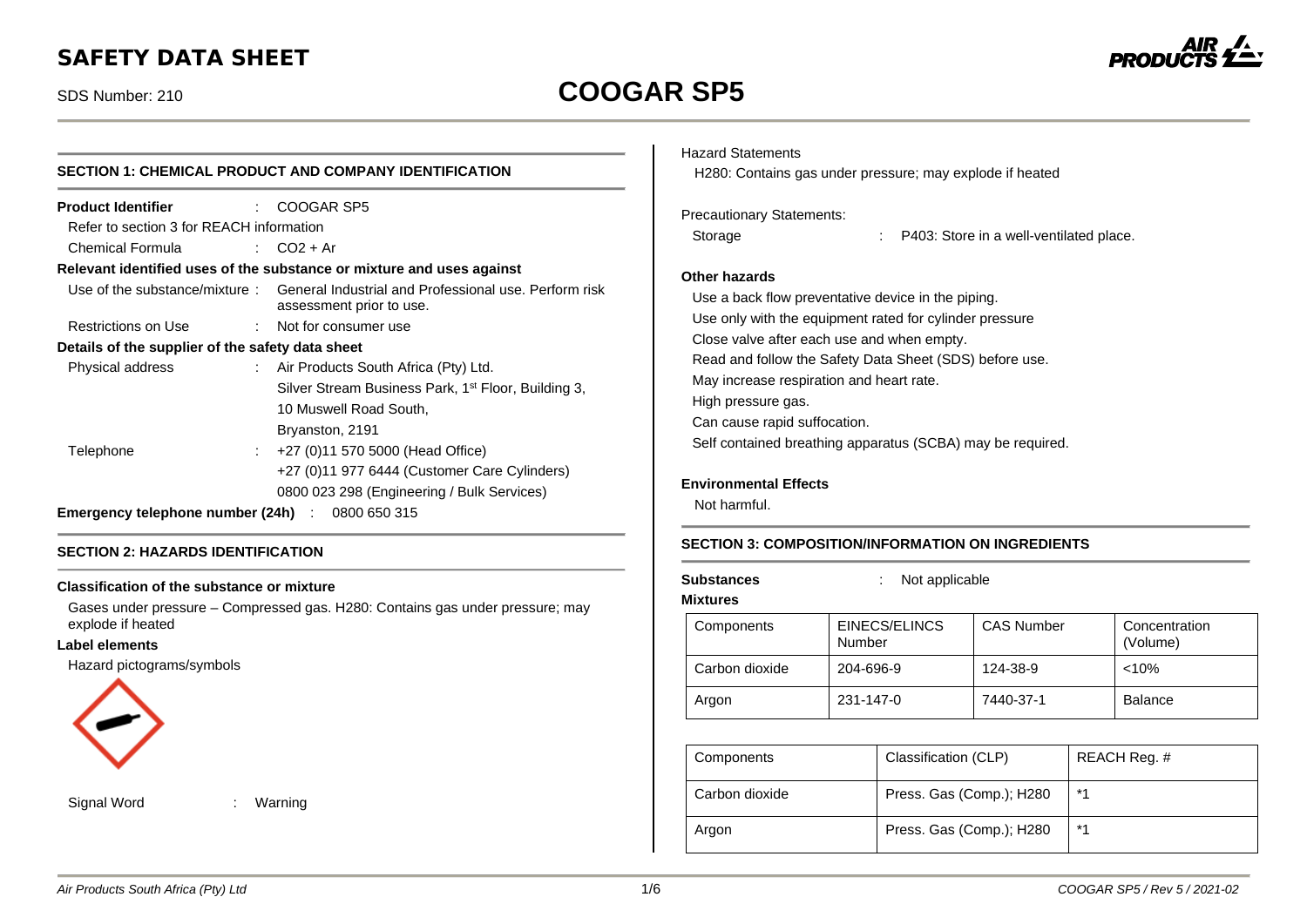## *SAFETY DATA SHEET – Coogar SP5* SDS Number: 210

\*1: Listed in Annex IV/V REACH, exempted from registration

- \*2: Registration not required: Substance manufactured or imported
- \*3: Registration not required: substance manufactured or imported < 1 t/y for nonintermediate uses

Concentration is nominal. For the exact product composition, please refer to Air Products product specifications.

## **SECTION 4: FIRST AID MEASURES**

#### **Description of first aid measures**

|   | Move victim to uncontaminated area wearing self<br>contained breathing apparatus. Keep victim warm and<br>rested. Call a doctor. Apply artificial respiration if<br>breathing stopped.                                                                                                        |
|---|-----------------------------------------------------------------------------------------------------------------------------------------------------------------------------------------------------------------------------------------------------------------------------------------------|
| ÷ | In case of direct contact with eyes, seek medical advice                                                                                                                                                                                                                                      |
|   | Adverse effects not expected from this product                                                                                                                                                                                                                                                |
|   | Ingestion is not considered a potential route of<br>exposure.                                                                                                                                                                                                                                 |
|   | Move to fresh air. If breathing has stopped or is<br>laboured, give assisted respirations. Supplemental<br>oxygen may be indicated. If the heart has stopped,<br>trained personnel should begin cardiopulmonary<br>resuscitation immediately. In case of shortness of<br>breath, give oxygen. |
|   | Most important symptoms and effects, both acute and delayed                                                                                                                                                                                                                                   |
|   | Shivering fit. Sweating. Blurred vision. Headache.<br>Increased pulse rate. Shortness of breath. Rapid<br>respiration. Exposure to oxygen deficient atmosphere<br>may cause the following Symptoms: Dizziness.<br>Salivation. Nausea. Vomiting. Loss of<br>mobility/consciousness             |
|   | Indication of any immediate medical attention and special treatment needed                                                                                                                                                                                                                    |
|   | If exposed or concerned: Get medical attention/advice                                                                                                                                                                                                                                         |
|   |                                                                                                                                                                                                                                                                                               |

## **SECTION 5: FIRE-FIGHTING MEASURES**

#### **Extinguishing media**

| Suitable extinguishing media:                                 | The product itself does not burn. Use extinguishing |                      |
|---------------------------------------------------------------|-----------------------------------------------------|----------------------|
|                                                               | media appropriate for surrounding fire.             |                      |
| Extinguishing media which must not be used for safety reasons |                                                     | Do not use water jet |

#### **Specific hazards arising from the substance or mixture**

Upon exposure to intense heat or flame, cylinder will vent rapidly and or rupture violently. Product is non-flammable and does not support combustion. Move away from container and cool with water from a protected position. Keep containers and surroundings cool with water spray.

**Advice for fire fighters** : Wear self contained breathing apparatus for fire fighting if necessary. Standard protective clothing and equipment (Self Contained Breathing Apparatus) for fire fighters. Standard EN 137-Self-contained open circuit compressed air breathing apparatus with full face mask. Standard EN 469-Protective clothing for fire-fighters. Standard EN 659-Protective gloves for fire-fighters

### **SECTION 6: ACCIDENTAL RELEASE MEASURES**

#### **Personal precautions, protective equipment and emergency procedures**

Gas/vapour heavier than air. May accumulate in confined spaces, particularly at or below ground level. Evacuate personnel to safe areas. Wear self-contained breathing apparatus when entering area unless atmosphere is proved to be safe. Monitor oxygen level. Ventilate the area.

**Environmental precautions** : Do not discharge into any place where its accumulation could be dangerous. Prevent further leakage or spillage if safe to do so.

**Methods and materials for containment and cleaning up** : Ventilate the area.

Additional advice : If possible, stop flow of product. Increase ventilation to the release area and monitor oxygen level. If leak is from cylinder or cylinder valve, call the Air Products emergency telephone number. If the leak is in the user's system, close the cylinder valve, safely vent the pressure, and purge with an inert gas before attempting repairs.

**Reference to other sections** : For more information refer to Section 8 and 13.

to extinguish.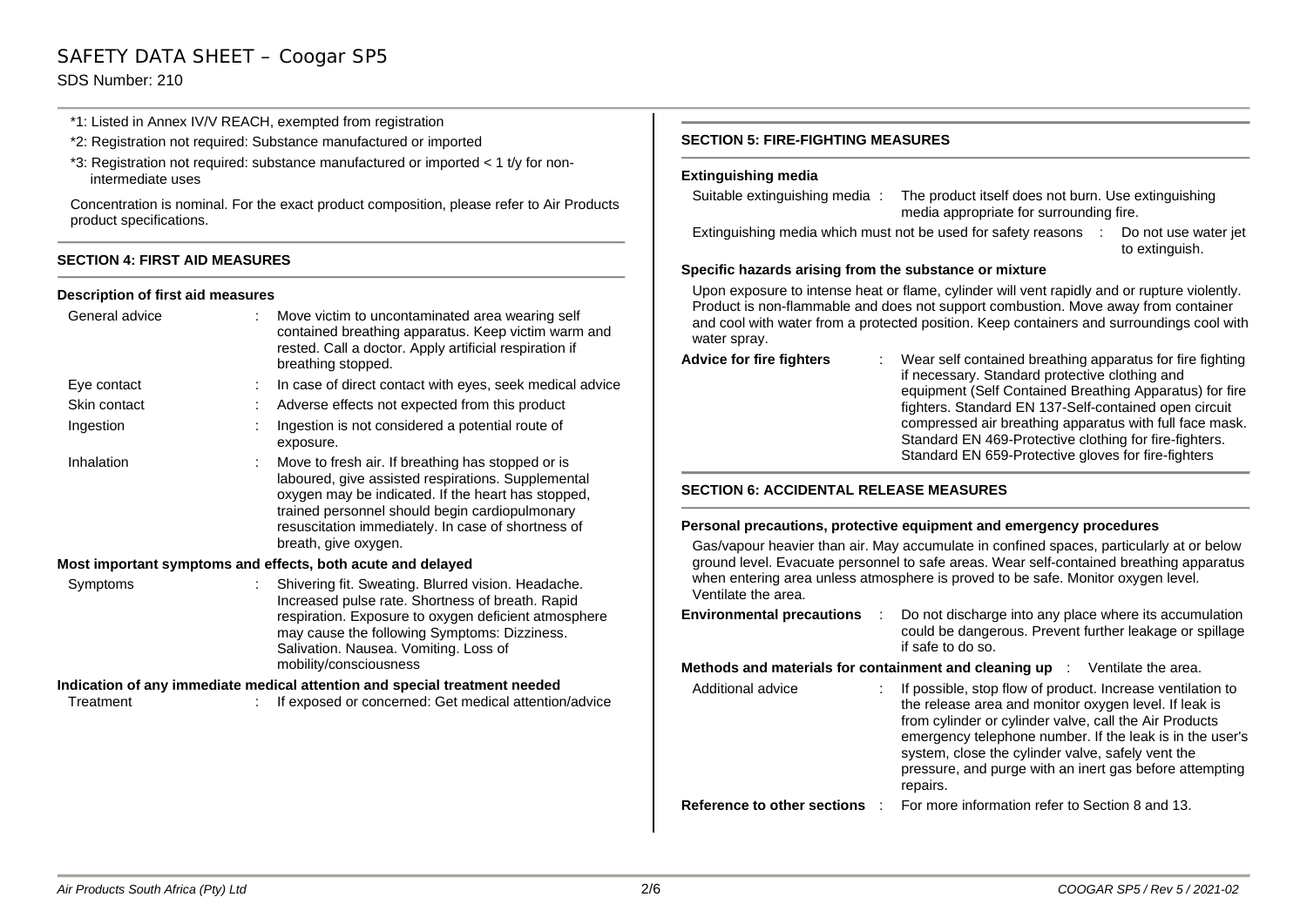## **SECTION 7: HANDLING AND STORAGE**

## **Precautions for safe handling**

Cylinders should be stored up right with valve protection guard in place and firmly secured to prevent falling or being knocked over. Use equipment rated for cylinder pressure. Protect cylinders from physical damage; do not drag, roll, slide or drop. Do not allow storage area temperature to exceed 50°C. Only experienced and properly instructed persons should handle compressed gases/cryogenic liquids. Before using the product, determine its identity by reading the label. Know and understand the properties and hazards of the product before use. When doubt exists as to the correct handling procedure for a particular gas, contact the supplier. Do not remove or deface labels provided by the supplier for the identification of the cylinder contents. When moving cylinders, even for short distances, use a cart (trolley, hand truck, etc.) designed to transport cylinders. Do not remove valve guards. Before connecting the container, check the complete gas system for suitability, particularly for pressure rating and materials. Before connecting the container for use, ensure that back feed from the system into the container is prevented. Ensure the complete gas system is compatible for pressure rating and materials of construction. Ensure the complete gas system has been checked for leaks before use. Employ suitable pressure regulating devices on all containers when the gas is being emitted to systems with lower pressure rating than that of the container. Never insert an object (e.g., wrench, screwdriver, pry bar, etc.) into valve openings. Doing so may damage valve, causing a leak.

Open valve slowly. If user experiences any difficulty operating cylinder valve discontinue use and contact supplier. Close container valve after each use and when empty, even if still connected to equipment. Never attempt to repair or modify container valves or safety relief devices. Damaged valves should be reported immediately to the supplier. Close valve after each use and when empty. Do not subject containers to abnormal mechanical shocks which may cause damage to their valve or safety devices. Never attempt to lift a cylinder by its valve guard. Do not use containers as rollers or supports or for any other purpose than to contain the gas as supplied. Never strike an arc on a compressed gas cylinder or make a cylinder a part of an electrical circuit. Do not smoke while handling product or cylinders. Never re-compress a gas or a gas mixture without first consulting the supplier. Never attempt to transfer gases from one cylinder/container to another. Always use backflow protective device in piping. Never use direct flame or electrical heating devices to raise the pressure of a container. Containers should not be subjected to temperatures above 50°C. Prolonged periods of cold temperature below -30°C should be avoided.

#### **Conditions for safe storage, including any incompatibilities**

Full containers should be stored so that oldest stock is used first. Containers should be stored in a purpose-built compound which should be well ventilated, preferably in the open air. Stored containers should be periodically checked for general condition and leakage. Observe all regulations and local requirements regarding storage of containers. Protect containers stored in the open against rusting and extremes of weather. Containers should not be stored in conditions likely to encourage corrosion.

Containers should be stored in the vertical position and properly secured to prevent toppling. The container valves should be tightly closed and where appropriate valve outlets should be capped or plugged. Container valve guards or caps should be in place. Keep containers tightly closed in a cool, well-ventilated place. Store containers in location free from fire risk and away from sources of heat and ignition. Full and empty cylinders should be segregated. Do not allow storage temperature to exceed 50°C. Return empty containers in a timely manner.

#### **Technical measures/Precautions**

Containers should be segregated in the storage area according to the various categories (e.g., flammable, toxic, etc.) and in accordance with local regulations. Keep away from combustible material.

## **SECTION 8: EXPOSURE CONTROLS AND PERSONAL PROTECTION**

## **Control parameters**

#### **Exposure limit(s)**

| Carbon dioxide | Time Weighted Average (TWA): EH40 WEL 5,000 ppm |           | 9,150 mg/m <sup>3</sup>                              |
|----------------|-------------------------------------------------|-----------|------------------------------------------------------|
| Carbon dioxide | Short Term Exposure Limit (STEL): EH40<br>WEL   |           | 15,000 ppm $\left  27,400 \right $ mg/m <sup>3</sup> |
| Carbon dioxide | Time Weighted Average (TWA): EU ELV             | 5,000 ppm | $9,000 \,\mathrm{mg/m^3}$                            |

## **Exposure limits**

#### **Engineering measures**

Provide natural or mechanical ventilation to prevent oxygen deficient atmospheres below 19.5% oxygen.

#### **Personal protective equipment**

| Respiratory protection   | Self contained breathing apparatus (SCBA) or positive<br>pressure airline with mask are to be used in oxygen-<br>deficient atmosphere. Air purifying respirators will not<br>provide protection. Users of breathing apparatus must<br>be trained. |
|--------------------------|---------------------------------------------------------------------------------------------------------------------------------------------------------------------------------------------------------------------------------------------------|
| Hand protection          | Wear sturdy work gloves when handling cylinders.<br>Standard EN 388- Protective gloves against mechanical<br>risk                                                                                                                                 |
|                          | The breakthrough time of the selected glove(s) must be<br>greater than the intended use period.                                                                                                                                                   |
| Eye/face protection      | Safety glasses recommended when handling cylinders.<br>Standard EN 166-Personal eye-protection.                                                                                                                                                   |
| Skin and body protection | Safety shoes are recommended when handling<br>cylinders. Standard EN ISO 20345- Personal protective<br>equipment-Safety footwear.                                                                                                                 |
|                          | Special instructions for protection and hygiene : Ensure adequate ventilation,<br>especially in confined areas.                                                                                                                                   |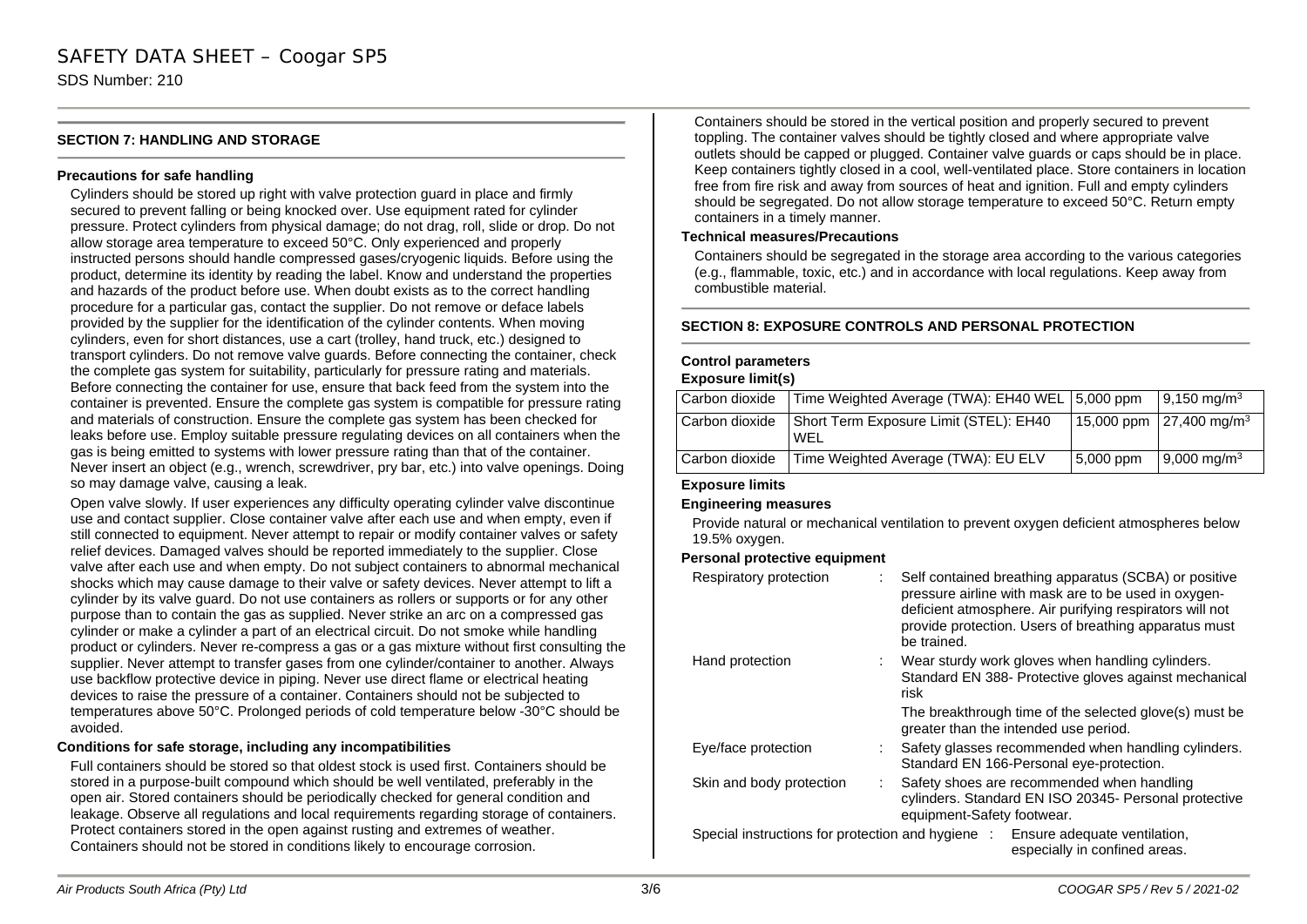## *SAFETY DATA SHEET – Coogar SP5*

SDS Number: 210

| Remarks                                               |           | Simple asphyxiant.                                                                  |                                              |                                                                                     |
|-------------------------------------------------------|-----------|-------------------------------------------------------------------------------------|----------------------------------------------|-------------------------------------------------------------------------------------|
| <b>SECTION 9: PHYSICAL AND CHEMICAL PROPERTIES</b>    |           |                                                                                     | <b>SECTION 10: STABILITY AND REACTIVITY</b>  |                                                                                     |
| Information on basic physical and chemical properties |           |                                                                                     | <b>Reactivity</b>                            | No reactivity hazard other than the effects described in<br>the sub-sections below. |
| Form                                                  |           | Compressed gas.                                                                     | <b>Chemical Stability</b>                    | Stable under normal conditions.                                                     |
| Colour                                                |           | Colourless gas                                                                      | Possibility of hazardous reactions           | $\sim 10^{-1}$<br>No data available                                                 |
| Odour                                                 |           | Mixture contains one or more components which have                                  | <b>Conditions to avoid</b>                   | None under recommended storage and handling<br>conditions (Section 7)               |
|                                                       |           | no odour warning properties                                                         | Incompatible materials                       | No data available                                                                   |
| Molecular Weight                                      |           | 40.17 g/mol                                                                         | Hazardous decomposition products :           | Under normal conditions of storage and use,                                         |
| Relative vapour density                               |           | 1.39 (air = 1) Heavier than air.                                                    |                                              | hazardous decomposition products should not                                         |
| Relative density                                      |           | Not applicable                                                                      |                                              | be produced.                                                                        |
| Vapour pressure                                       |           | No data available                                                                   |                                              |                                                                                     |
| Density                                               |           | 0.0017 g/cm <sup>3</sup> Note: (as vapour)                                          | <b>SECTION 11: TOXICOLOGICAL INFORMATION</b> |                                                                                     |
| Specific Volume                                       |           | $0.60 \text{ m}^3/\text{kg}$                                                        | Information on toxicological effects         |                                                                                     |
| Melting/freezing point                                |           | No data available                                                                   | Likely routes of exposure                    |                                                                                     |
| Boiling point/range                                   |           | $-127.3 °C$                                                                         | Effects on Eye                               | In case of direct contact with eyes, seek medical advice                            |
| Flash point                                           |           | Not applicable                                                                      | Effects on Skin                              | Adverse effects not expected from this product                                      |
| Water solubility                                      |           | Not known, but considered to have low solubility.                                   | <b>Inhalation Effects</b>                    | In high concentrations may cause asphyxiation.                                      |
| Partition coefficient n-octanol/water [log Kow] :     |           | Not known                                                                           |                                              | Asphyxiation may bring about unconsciousness without                                |
| pH                                                    |           | Not applicable                                                                      |                                              | warning and so rapidly that victim may be unable to                                 |
| Viscosity                                             |           | No reliable data available                                                          | <b>Ingestion Effects</b>                     | protect themselves<br>Ingestion is not considered a potential route of exposure     |
| Particle characteristics                              |           | Not applicable                                                                      | Symptoms                                     | Exposure to oxygen deficient atmosphere may cause                                   |
| Upper and Lower explosion/flammability limits         |           | Non flammable                                                                       |                                              | the following symptoms: Dizziness. Salivation. Nausea.                              |
| Auto-ignition temperature                             |           | Non flammable                                                                       |                                              | Vomiting. Loss of mobility/consciousness. Shivering fit.                            |
| Decomposition temperature                             | $\sim$ 1. | Not applicable                                                                      |                                              | Sweating. Blurred vision. Headache. Increased pulse                                 |
| <b>Other information</b>                              |           |                                                                                     |                                              | rate. Shortness of breath. Rapid respiration.                                       |
| <b>Explosive properties</b>                           |           | Not applicable                                                                      |                                              |                                                                                     |
| Oxidizing properties                                  |           | No data available                                                                   |                                              |                                                                                     |
| Odour threshold                                       |           | Odour threshold is subjective and inadequate to warn of<br>overexposure             |                                              |                                                                                     |
| Evaporation rate                                      |           | Not applicable                                                                      |                                              |                                                                                     |
| Flammability (solid, gas)                             |           | Refer to production classification in Section 2                                     |                                              |                                                                                     |
|                                                       |           | Note: Properties are nominal and may vary due to the composition of the gas mixture |                                              |                                                                                     |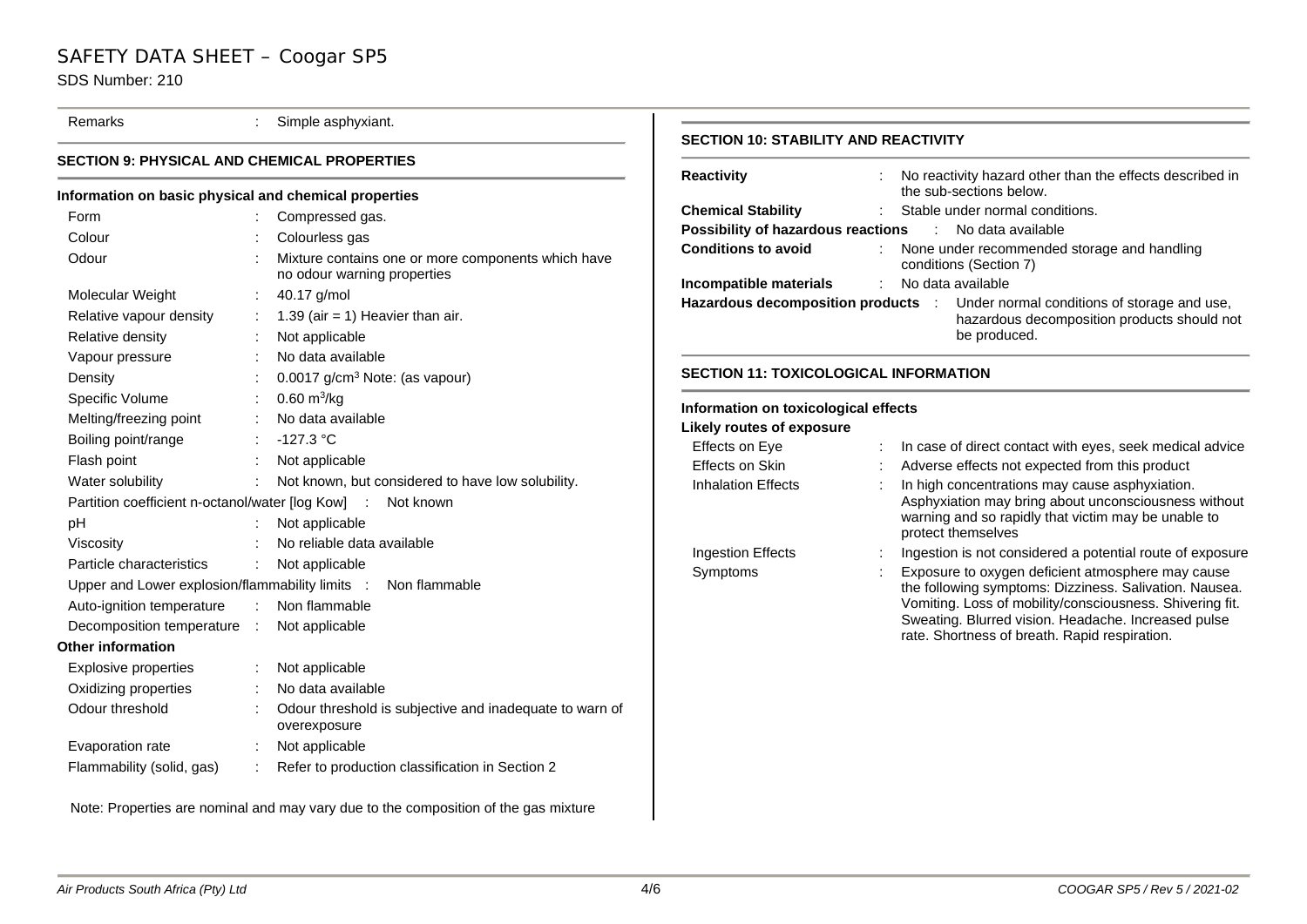## *SAFETY DATA SHEET – Coogar SP5*

## SDS Number: 210

#### **Acute toxicity**

|      | No data available on the product itself                                                                                                                                                                                                                                                                                                                                                                                                                  |
|------|----------------------------------------------------------------------------------------------------------------------------------------------------------------------------------------------------------------------------------------------------------------------------------------------------------------------------------------------------------------------------------------------------------------------------------------------------------|
| ÷    | Unlike simple asphyxiants, carbon dioxide has the<br>ability to cause death even in normal oxygen levels (20-<br>21%) are maintained. 5% CO2 has been found to act<br>synergistically to increase the toxicity of certain other<br>gases (CO, NO2). CO2 has been shown to enhance the<br>production of carboxy-or met- haemoglobin by these<br>gases possibly due to carbon dioxide's stimulatory<br>effects on the respiratory and circulatory systems. |
|      | : No data available on the product itself                                                                                                                                                                                                                                                                                                                                                                                                                |
|      | : No data available                                                                                                                                                                                                                                                                                                                                                                                                                                      |
|      | Serious eye damage / irritation : No data available                                                                                                                                                                                                                                                                                                                                                                                                      |
| t in | No data available                                                                                                                                                                                                                                                                                                                                                                                                                                        |
|      | Chronic toxicity or effects from long term exposure                                                                                                                                                                                                                                                                                                                                                                                                      |
|      | : No data available                                                                                                                                                                                                                                                                                                                                                                                                                                      |
|      | : No data available on the product itself                                                                                                                                                                                                                                                                                                                                                                                                                |
|      | $\therefore$ No data available on the product itself                                                                                                                                                                                                                                                                                                                                                                                                     |
|      | Specific target organ systemic toxicity (single exposure) : No data available<br>Specific target organ systemic toxicity (repeated exposure) : No data available<br>: No data available                                                                                                                                                                                                                                                                  |
|      | Germ cell mutagenicity                                                                                                                                                                                                                                                                                                                                                                                                                                   |

## **SECTION 12: ECOLOGICAL INFORMATION**

| <b>Toxicity</b><br>Aquatic toxicity<br>Toxicity to fish-components                       | No data is available on the product itself.                          |                                                         |  |  |  |
|------------------------------------------------------------------------------------------|----------------------------------------------------------------------|---------------------------------------------------------|--|--|--|
| Carbon dioxide                                                                           | LC50(1h): 240mg/l                                                    | Species: Rainbow trout<br>(Oncorhynchus mykiss).        |  |  |  |
| Carbon dioxide                                                                           | LC50(96h): 35mg/l                                                    | Species: Rainbow trout<br>(Oncorhynchus mykiss).        |  |  |  |
| No data is available on the product itself<br>Toxicity to other organisms<br>$\sim 10^6$ |                                                                      |                                                         |  |  |  |
| Persistence and degradability                                                            |                                                                      |                                                         |  |  |  |
| No data available                                                                        |                                                                      |                                                         |  |  |  |
| <b>Bioaccumulative potential</b>                                                         | : Refer to Sections 9 "Partition Coefficient (n-<br>octanol/water)". |                                                         |  |  |  |
| <b>Mobility in soil</b>                                                                  | cause ground pollution.                                              | Because of its high volatility the product is likely to |  |  |  |
| Other adverse effects                                                                    |                                                                      |                                                         |  |  |  |
| When discharged in large quantities may contribute to the greenhouse effect.             |                                                                      |                                                         |  |  |  |

| Effect on the ozone layer       |   | : No known effects from this product.                                           |
|---------------------------------|---|---------------------------------------------------------------------------------|
| Ozone Depleting Potential       | ٠ | <b>None</b>                                                                     |
| <b>Effect on global warming</b> |   | When discharged in large quantities may contribute to<br>the greenhouse effect. |
| Global Warming Potential        |   | : 1 (Carbon dioxide)                                                            |

## **SECTION 13. DISPOSAL CONSIDERATIONS**

| Waste treatment methods | Contact supplier if guidance is required. Return unused                   |
|-------------------------|---------------------------------------------------------------------------|
| Contaminated packaging  | product in original cylinder to supplier.<br>Return cylinder to supplier. |

## **SECTION 14: TRANSPORT INFORMATION**

#### **ADR**

| UN/ID No.<br>Proper shipping name<br>Class or Division<br><b>Tunnel Code</b><br>Label(s)<br>ADR/RID Hazard ID no.                   | UN1956<br>COMPRESSED GAS, N.O.S. (Argon, Carbon dioxide)<br>2<br>(E)<br>2.2<br>20    |
|-------------------------------------------------------------------------------------------------------------------------------------|--------------------------------------------------------------------------------------|
| Marine Pollutant                                                                                                                    | <b>No</b>                                                                            |
| <b>IATA</b>                                                                                                                         |                                                                                      |
| UN/ID No.<br>Proper shipping name<br><b>Class or Division</b><br>Label(s)<br>Marine Pollutant                                       | <b>UN1956</b><br>Compressed gas, n.o.s. (Argon, Carbon dioxide)<br>2.2<br>2.2<br>No  |
| <b>IMDG</b>                                                                                                                         |                                                                                      |
| UN/ID No.<br>$\ddot{\phantom{a}}$<br>Proper shipping name<br>Class or Division<br>Label(s)<br>Marine Pollutant<br>Segregation Group | UN1956<br>COMPRESSED GAS, N.O.S. (Argon, Carbon dioxide)<br>2.2<br>2.2<br>No<br>None |
| <b>RID</b>                                                                                                                          |                                                                                      |
| UN/ID No.<br>Proper shipping name<br>Class or Division<br>Label(s)<br>٠<br>Marine Pollutant                                         | UN1956<br>COMPRESSED GAS, N.O.S. (Argon, Carbon dioxide)<br>2<br>2.2<br>No           |